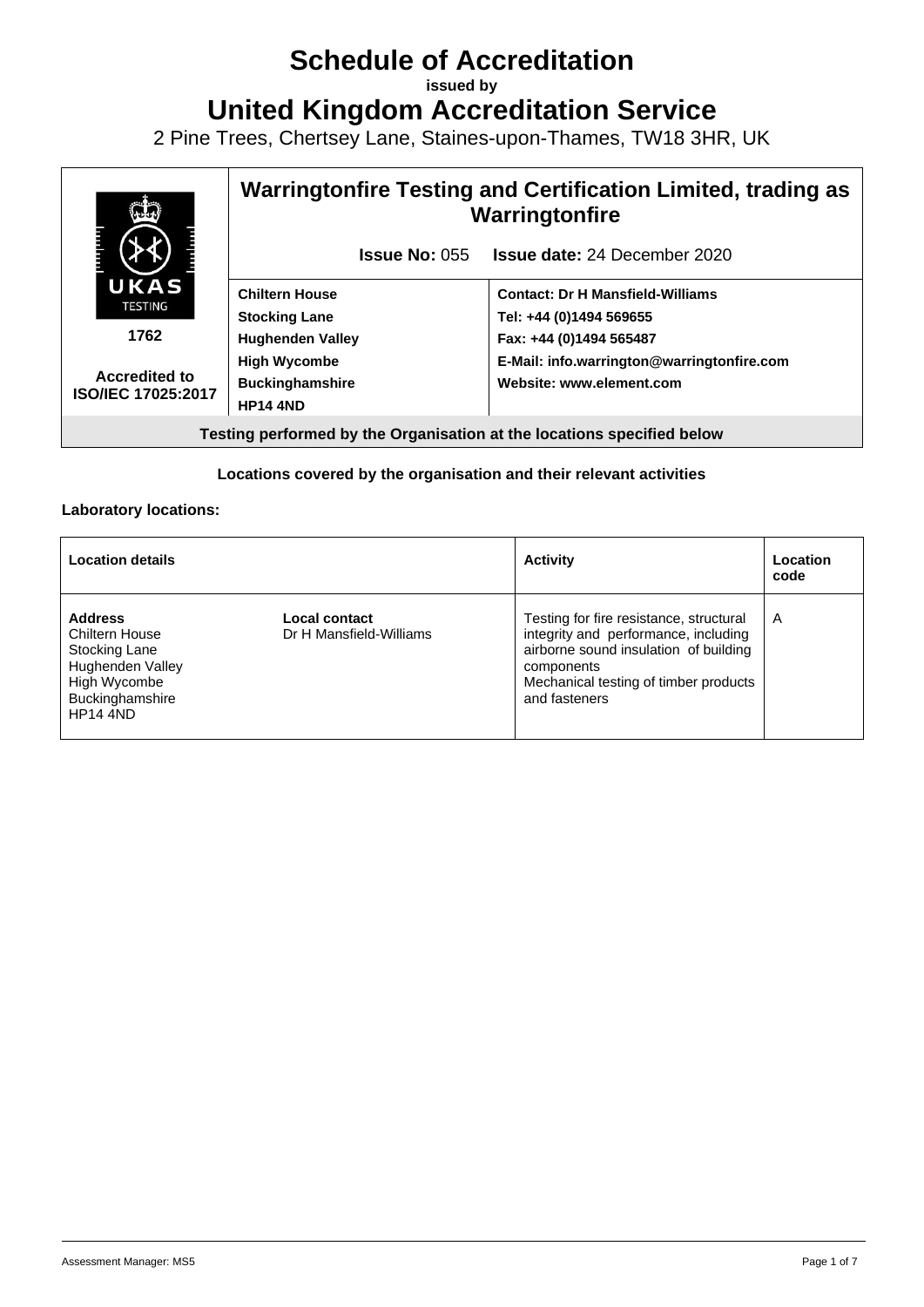

### **Schedule of Accreditation issued by United Kingdom Accreditation Service**

2 Pine Trees, Chertsey Lane, Staines -upon-Thames, TW18 3HR, UK

**Warringtonfire Testing and Certification Limited, trading as Warringtonfire**

**Issue No:** 055 **Issue date:** 24 December 2020

**Testing performed by the Organisation at the locations specified**

### DETAIL OF ACCREDITATION

| Materials/Products tested                                                           | Type of test/Properties<br>measured/Range of<br>measurement | Standard specifications/<br>Equipment/Techniques used                                                                                                                                                                                                                                         | Location<br>Code |
|-------------------------------------------------------------------------------------|-------------------------------------------------------------|-----------------------------------------------------------------------------------------------------------------------------------------------------------------------------------------------------------------------------------------------------------------------------------------------|------------------|
|                                                                                     | Warringtonfire                                              |                                                                                                                                                                                                                                                                                               |                  |
| <b>BUILDING</b><br><b>CONSTRUCTION</b><br><b>COMPONENTS and</b><br><b>MATERIALS</b> | <b>Fire Resistance</b>                                      | BS 476: Part 20:1987<br>FTSG Resolutions 70, 71, 72<br>and 77<br>Documented In-House Method<br>FTP 24 based on BS 476:Part 20<br>(Reduced size)<br>BS EN 1363-1:1999<br>BS EN 1363-1:2012<br>BS EN 1363-2:1999                                                                                | A                |
| <b>WALLS and PARTITIONS</b>                                                         | <b>Fire Resistance</b>                                      | BS 476: Part 8:1972: Section 2<br>BS 476: Part 21:1987: Section 8<br>FTSG Resolutions 47, 88 and 70<br>BS 476: Part 22:1987: Section 5<br>ISO 834:1975: Sections 5, 6, 7<br>and 8<br>BS EN 1364-1:2015<br>BS EN 1365-1:2012                                                                   | A                |
| DOORS, WINDOWS and<br><b>SHUTTER ASSEMBLIES</b>                                     | <b>Fire Resistance</b><br>(positive pressure)               | BS 476: Part 8:1972: Section 7<br>BS 476: Part 22:1987: Sections 6, 7<br>and 8<br>FTSG Resolutions 51, 63, 70<br>and 78<br>ISO 834:1975: Sections 5, 6, 7<br>and 8<br>ISO 3008:1976:Sections 5, 6, 7, 8<br>and 9<br>BS EN 1634-1:2014+A1:2018+<br>Corrigendum August 2018<br>ANSI/UL 10C:2009 | A                |
|                                                                                     | Smoke control test                                          | BS EN 1634-3:2004                                                                                                                                                                                                                                                                             | A                |
| <b>INTUMESCENT SEALS</b>                                                            | <b>Fire Resistance</b>                                      | BS 476: Part 23:1987: Section 6<br><b>FTSG Resolution 70</b>                                                                                                                                                                                                                                  | A                |
| <b>GLAZING</b>                                                                      | <b>Fire Resistance</b>                                      | BS 476: Part 8:1972: Section 8<br>BS 476: Part 22:1987: Section 10<br><b>FTSG Resolution 70</b><br>ISO 834:1975: Sections 5, 6, 7<br>and 8<br>ISO 3009:2003: Sections 5, 6, 7, 8<br>and 9                                                                                                     | A                |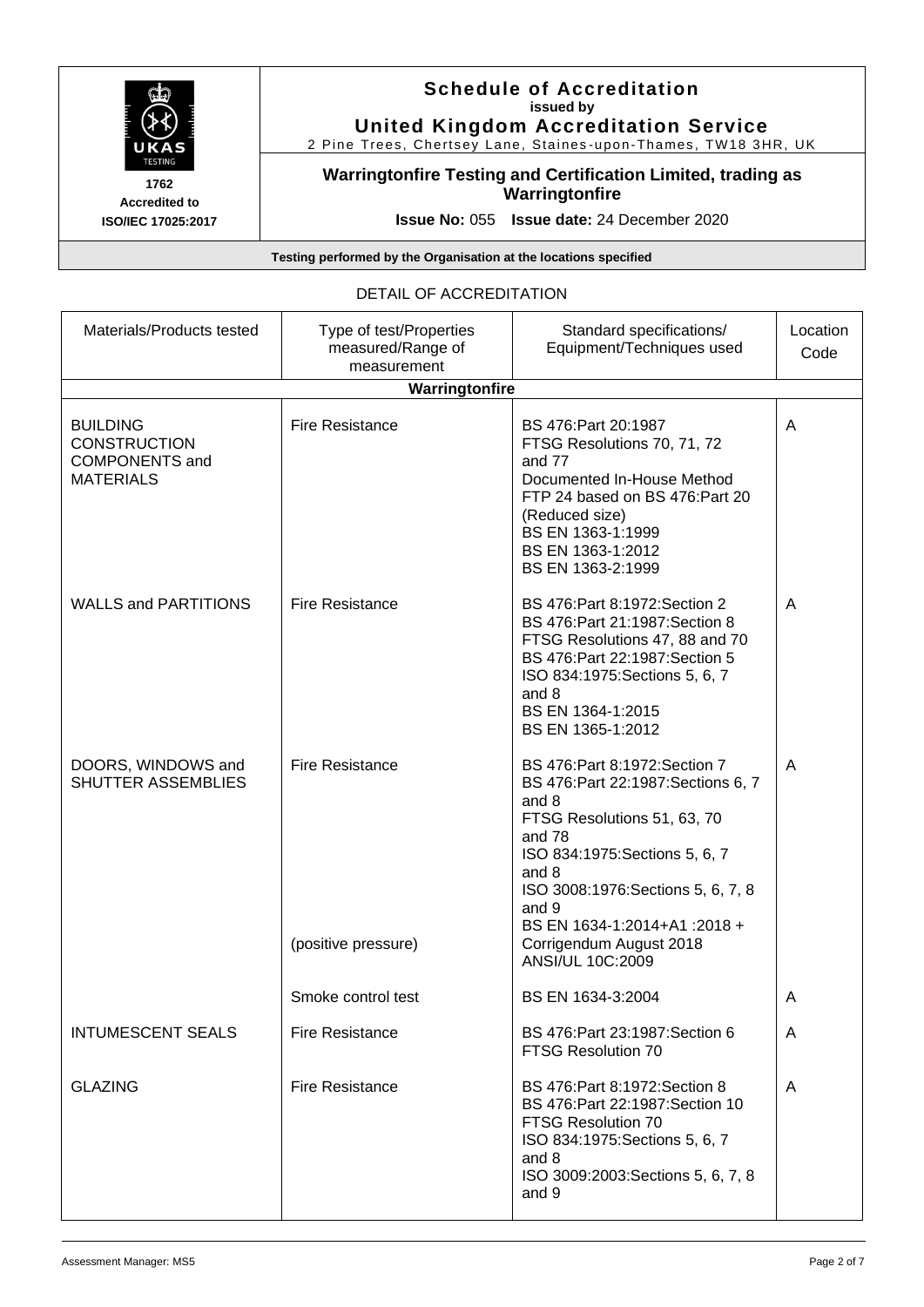

**Accredited to ISO/IEC 17025:2017**

### **Schedule of Accreditation issued by United Kingdom Accreditation Service**

2 Pine Trees, Chertsey Lane, Staines -upon-Thames, TW18 3HR, UK

### **Warringtonfire Testing and Certification Limited, trading as Warringtonfire**

**Issue No:** 055 **Issue date:** 24 December 2020

| Materials/Products tested                                                               | Type of test/Properties<br>measured/Range of<br>measurement                    | Standard specifications/<br>Equipment/Techniques used | Location<br>Code |
|-----------------------------------------------------------------------------------------|--------------------------------------------------------------------------------|-------------------------------------------------------|------------------|
| <b>CAVITY BARRIERS</b>                                                                  | <b>Fire Resistance</b>                                                         | EOTA Technical Report 31:2008                         | A                |
| PENETRATION SEALS                                                                       | <b>Fire Resistance</b>                                                         | BS EN 1366-3:2009<br>AS 1530.4-2005                   | A                |
| <b>COMPONENTS FOR</b><br>NATURAL SMOKE AND<br><b>HEAT EXHAUST</b><br><b>VENTILATORS</b> | <b>Fire Resistance</b>                                                         | BS EN 12101-2:2003 Annex G                            | A                |
| <b>LINEAR JOINT SEALS</b>                                                               | <b>Fire Resistance</b>                                                         | BS EN 1366-4:2006 +A1: 2010                           | A                |
| <b>BUILDING PRODUCTS</b>                                                                | <b>Fire Classification</b>                                                     | BS EN 13501-2:2016excluding<br>ventilation services   | A                |
| <b>BUILDING HARDWARE</b>                                                                | <b>Fire Characterisation</b>                                                   | BS EN 1634-2:2008                                     | A                |
| <b>FIRE DAMPERS</b>                                                                     | <b>Fire Resistance</b>                                                         | BS EN 1366-2:1999<br>BS EN 1366-2:2015                | A                |
| <b>FIRE DAMPERS</b>                                                                     | <b>Fire Resistance</b>                                                         | BS EN 1366-12:2014                                    | A                |
| FIRE RESISTING DUCTS<br>AND FIRE DAMPERS                                                | <b>Fire Classification</b>                                                     | BS EN 13501-3:2005+A1:2009                            | A                |
| <b>SMOKE BARRIERS</b>                                                                   | Permeability of materials to<br>smoke                                          | BS EN 12101-1:2005+A1:2006<br>Annex C                 | A                |
|                                                                                         | Fire resistance                                                                | BS EN 12101-1:2005+A1:2006<br>Annex D                 | A                |
| <b>BUILDING ELEMENTS -</b><br>Walls, Doors and Windows                                  | Laboratory measurement of<br>airborne sound insulation of<br>building elements | BS EN ISO 10140-2:2010<br>BS EN ISO 140-3:1995        | A                |
|                                                                                         | <b>Mechanical Tests</b>                                                        |                                                       |                  |
| <b>PLYWOOD</b>                                                                          | Glue bond strength                                                             | BS EN 314-1:2004                                      | A                |
| <b>END</b>                                                                              |                                                                                |                                                       |                  |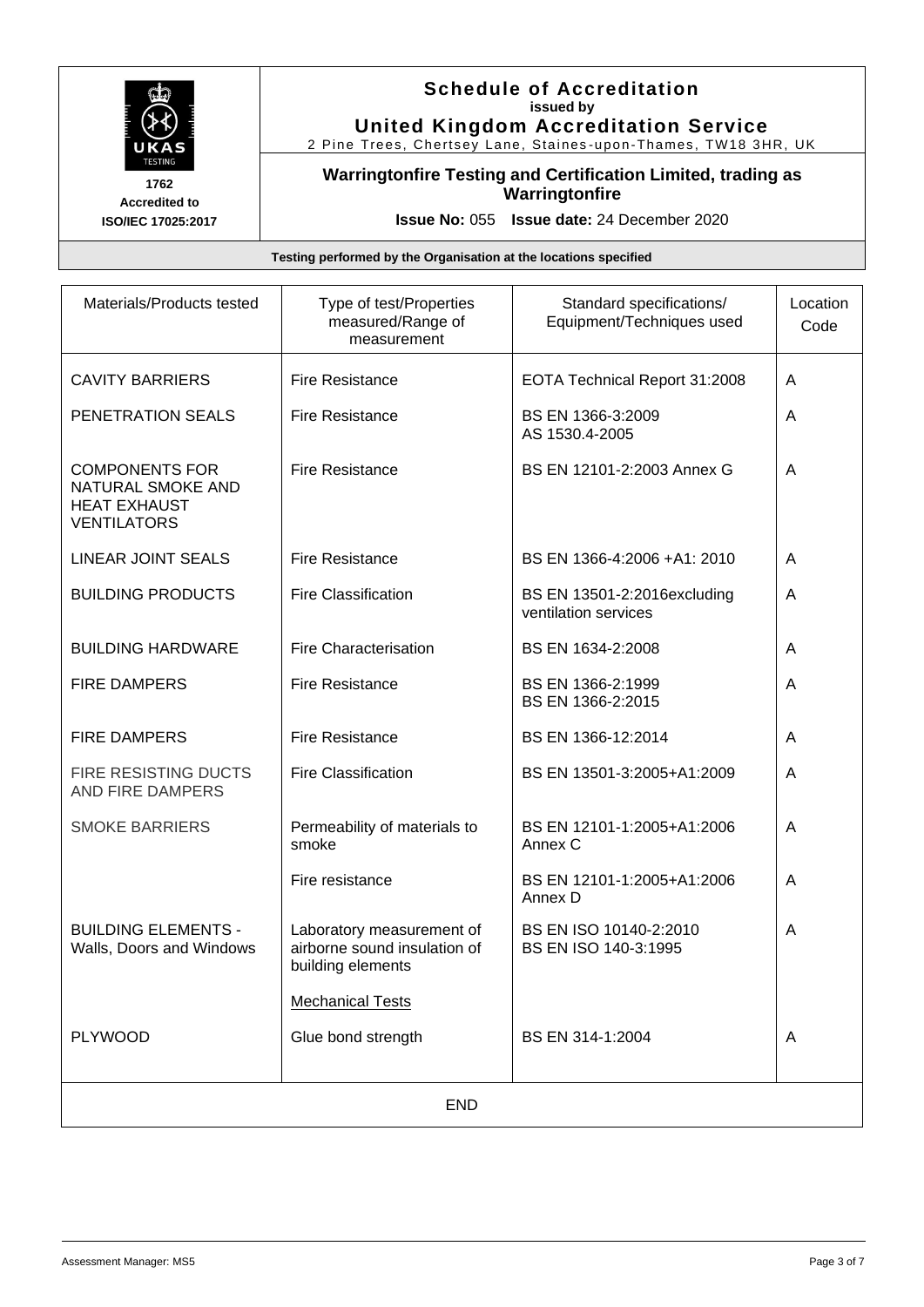

**United Kingdom Accreditation Service**

2 Pine Trees, Chertsey Lane, Staines -upon-Thames, TW18 3HR, UK

### **Warringtonfire Testing and Certification Limited, trading as Warringtonfire**

**Accredited to ISO/IEC 17025:2017**

**Issue No:** 055 **Issue date:** 24 December 2020

| Accreditation for the purpose of UK Approved Body Activity in accordance with UKCA Requirements and<br><b>UKAS Publication GEN 5</b>                                                                                                                                                                                  |                                                                                  |                                                                                                                                                                                                                                                                                                                                               |                                                                                                                                             |  |
|-----------------------------------------------------------------------------------------------------------------------------------------------------------------------------------------------------------------------------------------------------------------------------------------------------------------------|----------------------------------------------------------------------------------|-----------------------------------------------------------------------------------------------------------------------------------------------------------------------------------------------------------------------------------------------------------------------------------------------------------------------------------------------|---------------------------------------------------------------------------------------------------------------------------------------------|--|
| Directive /<br><b>Regulation</b>                                                                                                                                                                                                                                                                                      | <b>Conformity</b><br><b>Assessment</b><br>Procedure /<br><b>Module / Article</b> | <b>Category of Products or</b><br><b>Individual Products</b>                                                                                                                                                                                                                                                                                  | <b>Essential Requirements:</b><br><b>Product Specification /</b><br><b>Properties / Standards</b>                                           |  |
| <b>Construction</b><br><b>Products</b><br><b>Regulation</b><br>2011 (retained<br>EU law EUR<br>305/2011) as<br>amended by the<br>Construction<br>Products<br>(Amendment<br>etc.) (EU Exit)<br>Regulations<br>2019 and the<br>Construction<br><b>Products</b><br>(Amendment<br>etc.) (EU Exit)<br>Regulations<br>2020. | Annex V - Testing<br>Laboratory<br>(AVCP)<br>System 3                            | 95/467/EC<br>Gypsum products (2/4) : - Plasterboards,<br>blocks, ceiling elements and gypsum<br>plasters, fibrous gypsum plasters casts,<br>including relevant ancillary products (in walls,<br>partitions or ceilings, as relevant, intended for<br>fire protection of structural elements and/or<br>fire compartmentation in<br>buildings). | EN 12859:2011<br>EN 12860:2001<br>EN 12860:2001/AC:2002<br>EN 13279-1:2008<br>EN 14195:2005<br>EN 14195:2005/AC:2006<br>EN 520:2004+A1:2009 |  |
|                                                                                                                                                                                                                                                                                                                       | Annex V - Testing<br>Laboratory<br>(AVCP)<br>System 3                            | 97/740/EC<br>Masonry and related products (2/3) : - Lintels<br>(in walls and partitions).                                                                                                                                                                                                                                                     | EN 845-2:2003                                                                                                                               |  |
|                                                                                                                                                                                                                                                                                                                       | Annex V - Testing<br>Laboratory<br>(AVCP)<br>System 3                            | 98/213/EC<br>Internal partition kits (2/5) : - Internal partition<br>kits (for fire compartmentation).                                                                                                                                                                                                                                        | <b>ETAG 003</b>                                                                                                                             |  |
|                                                                                                                                                                                                                                                                                                                       | Annex V - Testing<br>Laboratory<br>(AVCP)<br>System 3                            | 98/437/EC<br>Internal and external wall and ceiling finishes<br>(1/5) : - Panels (as internal or external<br>finishes, as complete elements, used for fire<br>protection of walls or ceilings).                                                                                                                                               | EN 438-7:2005                                                                                                                               |  |
|                                                                                                                                                                                                                                                                                                                       | Annex V - Testing<br>Laboratory<br>(AVCP)<br>System 3                            | 98/437/EC<br>Internal and external wall and ceiling finishes<br>(1/5) : - Suspended ceilings (kits) (as internal<br>or external finishes used for fire protection of<br>ceilings).                                                                                                                                                            | EN 13964:2004<br>EN 13964:2004/A1:2006                                                                                                      |  |
|                                                                                                                                                                                                                                                                                                                       |                                                                                  |                                                                                                                                                                                                                                                                                                                                               |                                                                                                                                             |  |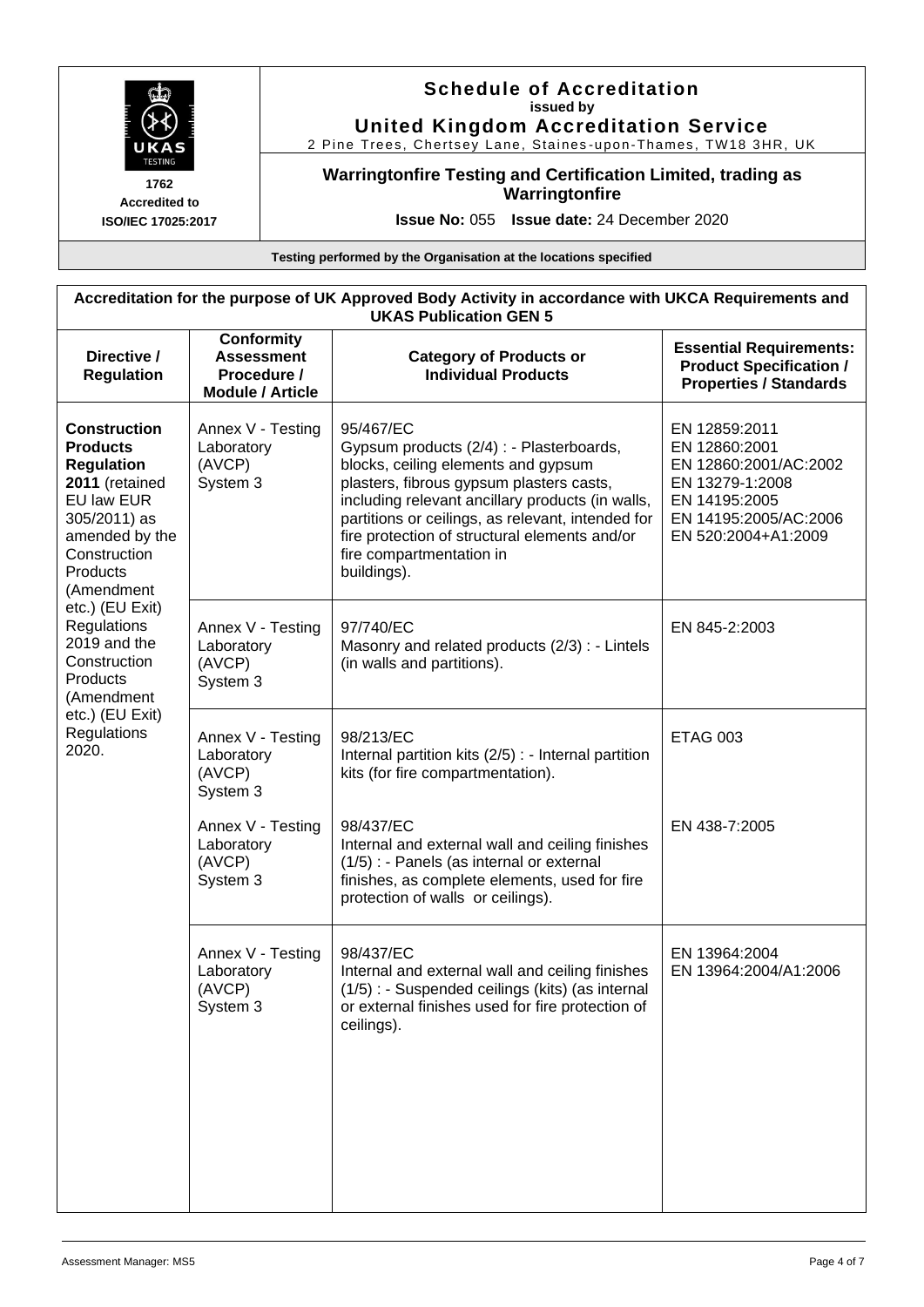

**United Kingdom Accreditation Service** 2 Pine Trees, Chertsey Lane, Staines -upon-Thames, TW18 3HR, UK

**Warringtonfire Testing and Certification Limited, trading as Warringtonfire**

**Accredited to ISO/IEC 17025:2017**

**Issue No:** 055 **Issue date:** 24 December 2020

| Accreditation for the purpose of UK Approved Body Activity in accordance with UKCA Requirements and<br><b>UKAS Publication GEN 5</b>                                                                                                                                                                                           |                                                                                  |                                                                                                                                                                                                                                                                                                                                                                                     |                                                                                                   |  |
|--------------------------------------------------------------------------------------------------------------------------------------------------------------------------------------------------------------------------------------------------------------------------------------------------------------------------------|----------------------------------------------------------------------------------|-------------------------------------------------------------------------------------------------------------------------------------------------------------------------------------------------------------------------------------------------------------------------------------------------------------------------------------------------------------------------------------|---------------------------------------------------------------------------------------------------|--|
| Directive /<br><b>Regulation</b>                                                                                                                                                                                                                                                                                               | <b>Conformity</b><br><b>Assessment</b><br>Procedure /<br><b>Module / Article</b> | <b>Category of Products or</b><br><b>Individual Products</b>                                                                                                                                                                                                                                                                                                                        | <b>Essential Requirements:</b><br><b>Product Specification /</b><br><b>Properties / Standards</b> |  |
| <b>Construction</b><br><b>Products</b><br><b>Regulation</b><br>2011 (retained<br>EU law EUR<br>305/2011) as<br>amended by the<br>Construction<br>Products<br>(Amendment<br>etc.) (EU Exit)<br><b>Regulations</b><br>2019 and the<br>Construction<br>Products<br>(Amendment<br>etc.) (EU Exit)<br>Regulations<br>2020. (cont'd) | Annex V - Testing<br>Laboratory<br>(AVCP)<br>System 3                            | 99/93/EC<br>Doors, windows, shutters, blinds, gates and<br>related building hardware (1/1) : - Doors and<br>gates (with or without related hardware)<br>(other declared specific uses and/or uses<br>subject to other specific requirements, in<br>particular noise, energy, tightness and safety-<br>in-use (i.e. NOT for fire/smoke<br>compartmentation, NOT for escape routes)). | EN<br>14351-1:2006+A2:2016                                                                        |  |
|                                                                                                                                                                                                                                                                                                                                | Annex V - Testing<br>Laboratory<br>(AVCP)<br>System 3                            | 2000/447/EC<br>Prefabricated wood-based load-bearing<br>stressed skin panels and self-supporting<br>composite lightweight panels (2/6) : -<br>Prefabricated wood-based load-bearing<br>stressed skin panels (for uses subject to<br>resistance to fire regulations (eg fire<br>compartmentation)).                                                                                  | <b>ETAG 019</b>                                                                                   |  |
|                                                                                                                                                                                                                                                                                                                                | Annex V - Testing<br>Laboratory<br>(AVCP)<br>System 3                            | 2000/447/EC<br>Prefabricated wood-based load-bearing<br>stressed skin panels and self-supporting<br>composite lightweight panels (2/6) : - Self-<br>supporting composite lightweight panels (for<br>uses subject to resistance to fire regulations<br>(eg fire compartmentation)).                                                                                                  | ETAG 016 - 1<br>ETAG 016 - 2<br>ETAG 016 - 3<br>ETAG 016 - 4                                      |  |
|                                                                                                                                                                                                                                                                                                                                | Annex V- Testing<br>Laboratory<br>(AVCP)<br>System 3                             | 97/176/EC<br>Structural timber products (3/3):-<br>Fasteners for structural timber products<br>(dowels, nails, screws, staples)                                                                                                                                                                                                                                                     | EN 14592:2008+A1:2012                                                                             |  |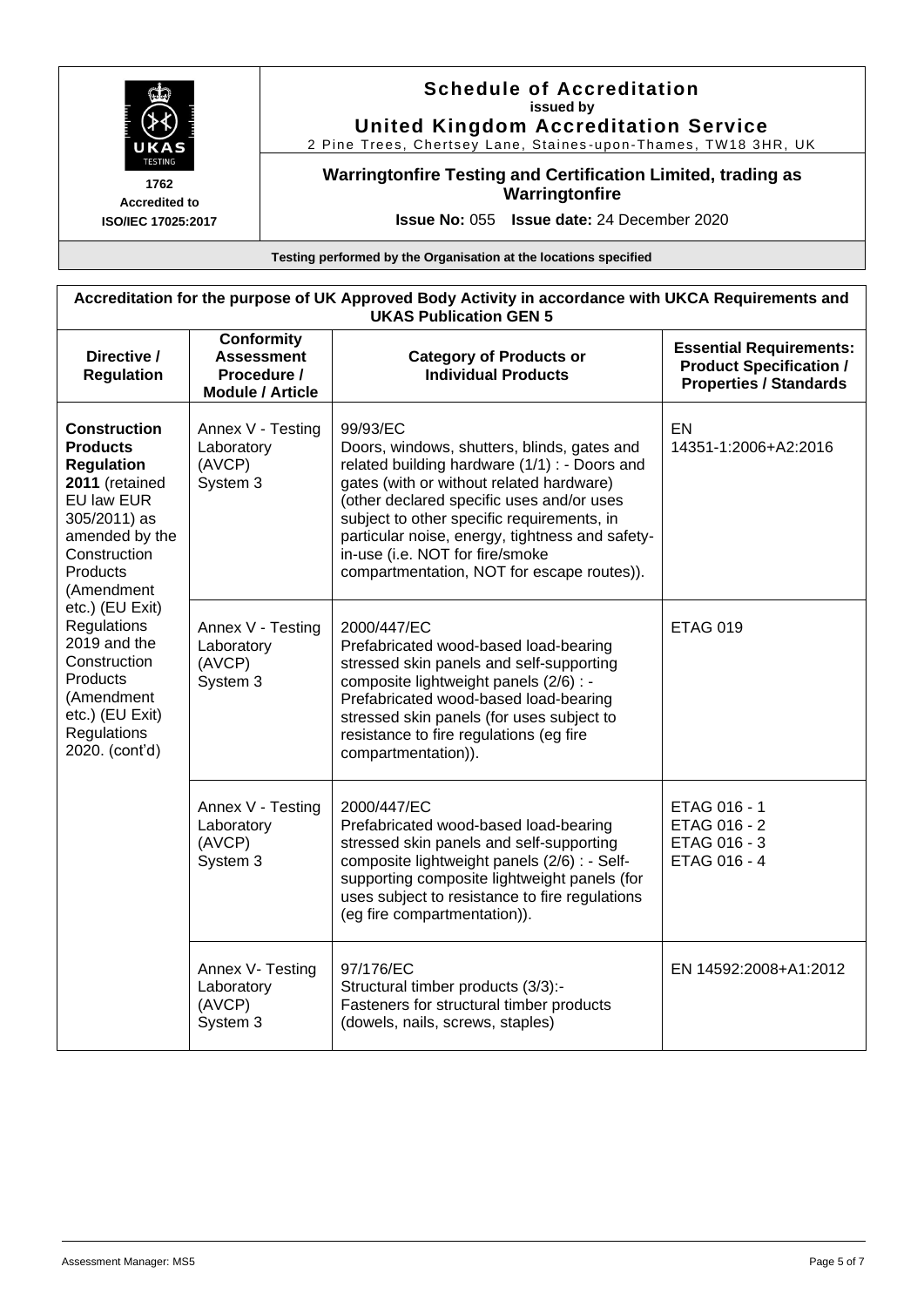

**United Kingdom Accreditation Service** 2 Pine Trees, Chertsey Lane, Staines -upon-Thames, TW18 3HR, UK

**Warringtonfire Testing and Certification Limited, trading as Warringtonfire**

**Accredited to ISO/IEC 17025:2017**

**Issue No:** 055 **Issue date:** 24 December 2020

| Accreditation for the purpose of Notified Body Activity relating to the Northern Ireland market (CE + UKNI)<br>taking into account EA-2/17                                                                                                                                                                            |                                                                           |                                                                                                                                                                                                                                                                                                                                               |                                                                                                                                             |  |
|-----------------------------------------------------------------------------------------------------------------------------------------------------------------------------------------------------------------------------------------------------------------------------------------------------------------------|---------------------------------------------------------------------------|-----------------------------------------------------------------------------------------------------------------------------------------------------------------------------------------------------------------------------------------------------------------------------------------------------------------------------------------------|---------------------------------------------------------------------------------------------------------------------------------------------|--|
| Directive /<br><b>Regulation</b>                                                                                                                                                                                                                                                                                      | Conformity<br><b>Assessment</b><br>Procedure /<br><b>Module / Article</b> | <b>Category of Products or</b><br><b>Individual Products</b>                                                                                                                                                                                                                                                                                  | <b>Essential Requirements:</b><br><b>Product Specification /</b><br><b>Properties / Standards</b>                                           |  |
| <b>Construction</b><br><b>Products</b><br><b>Regulation</b><br>2011 (retained<br>EU law EUR<br>305/2011) as<br>amended by the<br>Construction<br>Products<br>(Amendment<br>etc.) (EU Exit)<br>Regulations<br>2019 and the<br>Construction<br><b>Products</b><br>(Amendment<br>etc.) (EU Exit)<br>Regulations<br>2020. | Annex V - Testing<br>Laboratory<br>(AVCP)<br>System 3                     | 95/467/EC<br>Gypsum products (2/4) : - Plasterboards,<br>blocks, ceiling elements and gypsum<br>plasters, fibrous gypsum plasters casts,<br>including relevant ancillary products (in walls,<br>partitions or ceilings, as relevant, intended for<br>fire protection of structural elements and/or<br>fire compartmentation in<br>buildings). | EN 12859:2011<br>EN 12860:2001<br>EN 12860:2001/AC:2002<br>EN 13279-1:2008<br>EN 14195:2005<br>EN 14195:2005/AC:2006<br>EN 520:2004+A1:2009 |  |
|                                                                                                                                                                                                                                                                                                                       | Annex V - Testing<br>Laboratory<br>(AVCP)<br>System 3                     | 97/740/EC<br>Masonry and related products (2/3) : - Lintels<br>(in walls and partitions).                                                                                                                                                                                                                                                     | EN 845-2:2003                                                                                                                               |  |
|                                                                                                                                                                                                                                                                                                                       | Annex V - Testing<br>Laboratory<br>(AVCP)<br>System 3                     | 98/213/EC<br>Internal partition kits (2/5) : - Internal partition<br>kits (for fire compartmentation).                                                                                                                                                                                                                                        | <b>ETAG 003</b>                                                                                                                             |  |
|                                                                                                                                                                                                                                                                                                                       | Annex V - Testing<br>Laboratory<br>(AVCP)<br>System 3                     | 98/437/EC<br>Internal and external wall and ceiling finishes<br>(1/5) : - Panels (as internal or external<br>finishes, as complete elements, used for fire<br>protection of walls or ceilings).                                                                                                                                               | EN 438-7:2005                                                                                                                               |  |
|                                                                                                                                                                                                                                                                                                                       | Annex V - Testing<br>Laboratory<br>(AVCP)<br>System 3                     | 98/437/EC<br>Internal and external wall and ceiling finishes<br>(1/5) : - Suspended ceilings (kits) (as internal<br>or external finishes used for fire protection of<br>ceilings).                                                                                                                                                            | EN 13964:2004<br>EN 13964:2004/A1:2006                                                                                                      |  |
|                                                                                                                                                                                                                                                                                                                       |                                                                           |                                                                                                                                                                                                                                                                                                                                               |                                                                                                                                             |  |